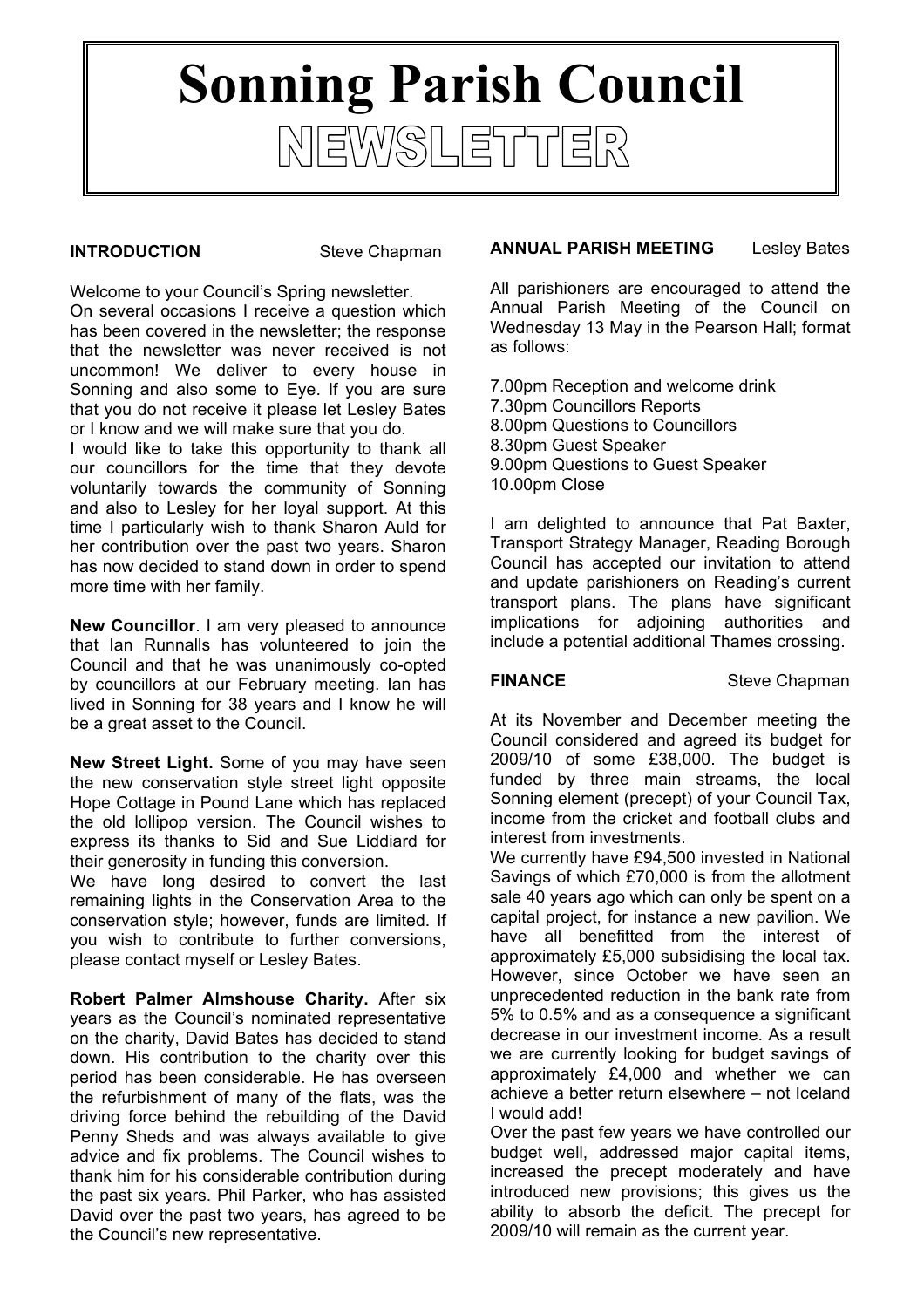**7.5t Environmental Weight Limit**. After a long campaign we can confirm that the 7.5 tonne environmental limit was completed on 21 January with the erection of the 14 prominent new road signs at the three A4 junctions leading into the village. This now protects the whole of Sonning north of the A4 from vehicles over 7.5t, except for access. Previously this signage only protected the bridge which in many cases was too late for vehicles to turn on the approach roads. Now, unless they have legitimate business with delivery or collection in the designated area, vehicles above 7.5t are breaking the law if they enter. Considerable public awareness was created through BBC TV South, BBC Radio Berkshire and the local Twyford and Wokingham newspapers. We are liaising closely with the Police on a very visible monitoring process so that the new regulation will not only be applied but enforced.

**High Street Bollards.** The installation of two bollards on the corner of the High Street with Pearson Road has now been completed. This was applied to keep turning left traffic from the Sonning Lane direction away from the pavement as vehicles had a tendency to clip the corner putting pedestrians and property at risk. This was particularly the case when there were no parked cars on the approach.

**Thames Street Pavement.** The pavement narrowing outside Fairlawn is still an outstanding issue. This remains high on the Council's list of priorities being a major safety hazard. We have submitted detailed plans of options to the Borough Council. Additionally, the owner of Fairlawn has offered to sell a strip of land which would avoid re-profiling the road. The Borough Council has acknowledged this as requiring action and is now considering the options and costs involved. Funding at this time could be a constraint.

**Pearson Road Pinch - Point by the High Street** Despite our decision not to apply double yellow lines on either side of this junction, the narrow pavement still remains an issue.

Currently vehicles from both directions persist in driving on the pavement risking pedestrians and damaging property. We are discussing with the Borough Council what options are available to help protect pedestrians and prevent damage to property without reducing the parking capacity.

**Sonning Lane/A4 Junction.** This remains a very high priority for the Council and we are using every opportunity to pursue this with the Borough Council including the recent planning application

 the development of 2 further all weather artificial from the Reading Cricket and Hockey Club for pitches. This highlighted the current and projected impact on this dangerous junction.

There are several options available to help improve the safety of this heavily used junction from traffic lights to road widening to help filter left traffic. The last estimate for lights, a few years ago, was approximately £120,000. In today's economic climate any solution decided on would need to be within the Borough's limited resources. Nevertheless, it will remain a high priority for this Council to continue to pursue.

**Condition of Local Roads.** Following the recent spate of bad weather some of the road surfaces in the parish have deteriorated and are in need of repair. Whilst the Parish Council is compiling a list of road repairs, residents should be aware that they can contact Wokingham Borough Council Direct on their new Customer Service Centre number to report potholes and other dangerous road conditions requiring urgent attention on 974 6000. You can also use their new Live Chat facility to report road conditions, etc on www.wokingham.gov.uk/contacts.

**Additional Thames Crossing.** In our last newsletter we highlighted the announcement by Reading Borough Council of their future traffic plans including an additional river crossing. Whilst there has been little public news since on this subject, there has been much activity behind the scenes in developing those plans and liaising with the adjoining authorities. We are very pleased that Pat Baxter, Transport Strategy Manager at Reading Borough Council, will be speaking at our Annual Meeting on Wednesday 13<sup>th</sup> May when she will update us on the plans and progress.

**Survey.** A recent Neighbourhood Action Group survey carried out in the Sonning Lane/Sonning Meadows/South Drive area showed your main concerns to be traffic delays at the A4 junction, excessive speed on the A4 and Sonning Lane and parking in the road. I am currently reviewing parking problems in Sonning Lane.

# **PLANNING** Pat Doyle

As I explained before, your Parish Council deals with the appraisal of planning applications via its Planning Committee which meets twice monthly (7pm) in the pavilion at King George's Field, these meetings are open to Sonning Parishioners and others who wish to attend. Meeting twice a month ensures that no deadlines are missed.

There is a set, published agenda (displayed on our notice boards) listing the applications or other relevant matters for discussion. Our meetings are not a forum at which applicants can 'present' or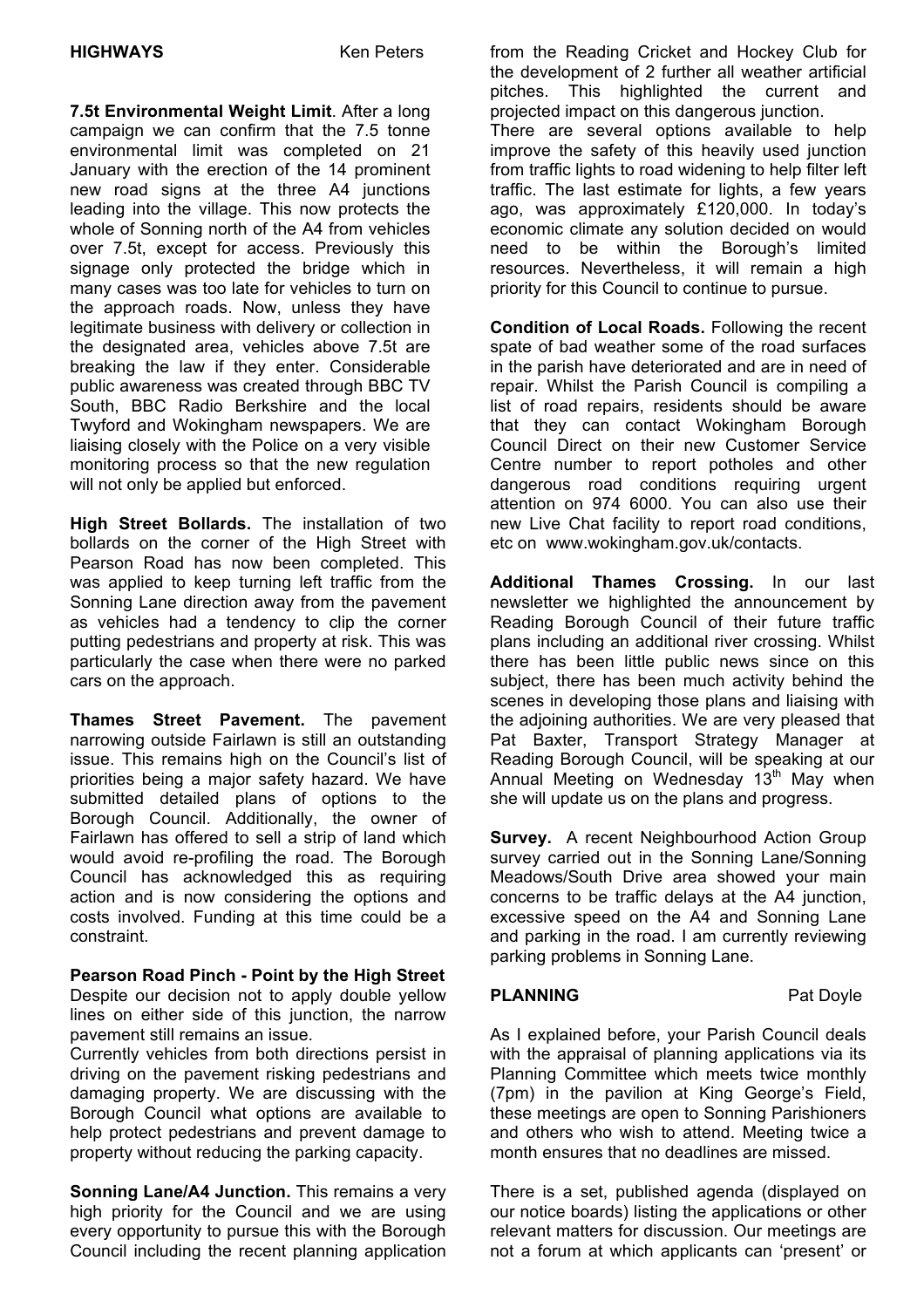explain their plans but they can obviously listen to what we say about the applications and how our decisions are reached. Visitors may also ask questions at the chairman's discretion, and, similarly, it is helpful if the applicant is present who could clarify any query we might have. Current applications are assigned to individual Councillors to examine and bring their findings back to the committee for discussion. Some large applications may require more than one pair of hands to cover additional detail, such as tree and arboriculture surveys, highways and possible discussion with the Conservation Officer at the local authority, etc, etc.

What the committee decides is binding upon the Parish Council and that is then communicated by our Clerk, Lesley Bates, to the Case Officer in Wokingham Borough Council's planning department prior to the all important closing date for comments (this date is annexed to the application when it goes out for consultation).

Much of our decision making is greatly aided by published guidance in Wokingham Borough Council's 'Local Plan' plus their newly published 'Residential Design Guide'. Very recent regulation under 'The General Permitted Development Order', covering development that may be undertaken without the requirement of a planning application, must be checked and taken into account as necessary. Further guidance and directives contained within the 'Berkshire Structure Plan' and the 'Policy Planning Guidance' series from the Department of the Environment are invaluable when dealing with larger development proposals.

Highways matters, such as directives on safe sight lines from access driveways, that have significant bearing on a great many applications is explained in the Department for Transport's enormously helpful 'Manual for Streets'. It's all there in these weighty documents and if we're still not sure we ask their creators to explain.

In addition to the published guidance a fair slice of common sense and local knowledge is essential, particularly as those in our local authority who make the final decision may not know Sonning as we do. That's not to imply that our colleagues at Wokingham don't appreciate just what a lovely place Sonning is, but we like to think that we know best.

We are confident that the planning appraisal process undertaken by your Parish Council is a very effective and practical means of not only dealing with a steady stream of applications but to ensure that they all are dealt with in a fair and open manner for the good of Sonning and its parishioners.

#### **RECREATION & ENVIRONMENT**

Pam Glasspool

King George's Playing field is a superb parish asset worthy of great care and support to maintain and improve its environment and facilities for all to enjoy, now and in the future. It is part of the National Playing Fields Association and a registered charity. New signage will clarify the rules of use.

A few dog walkers continue to badly abuse the area by allowing their dog(s) to foul the area. Your help is needed - please let the clerk have information on any walker not 'scooping up' or not disposing in correct bins. (Date, time, breed, name or description of walker, car details etc).

Several new trees and hedging have been planted around the field and in The Pound Copse. There is space for more young Yew or Holly if you have any to donate!

Membership of the sports clubs using the field is open to residents. Joining fees help to run the clubs and to pay council licence fees used for the upkeep of facilities.

The three council tennis courts are managed by Sonning LTC which offers great family membership deals as well as some free coaching for juniors. Play varies from games with friends to matches against other clubs. The hard courts are undergoing a massive refurbishment to be completed in time for the **Sonning Tennis Open Day on the 26th April.**

You are invited to come and see what is on offer for you and your family.

The courts will be in tip top condition but there is a desperate need to replace the dilapidated 'hut' with a small pavilion and toilet facilities. Please help and **offer your support** for this urgent Pavilion Appeal. Grants and donations are being sought and we hope the dream can soon become a reality. Cheques made out to King George's Field, Sonning, should be sent to the Clerk, Council Office, Pearson Road, Sonning. As a charity, KGF can recover tax on donations made.

Support from Rotary Loddon Vale, the football foundation, our two football clubs and local residents enabled a full size football pitch with new goalposts and nets to be installed, allowing Sonning FC to play first team matches on home soil after an absence of several years. Charvil Junior football club run 6 teams of Sonning and Charvil boys and girls aged from 6 -11. Matches and training take place on our 3 junior pitches.

Permission was given to Sonning CC to extend the square, allowing additional wickets to be created which should give greater recovery periods between use. The donation of a second secure store has meant SCC is now able to store fuel driven equipment safely.